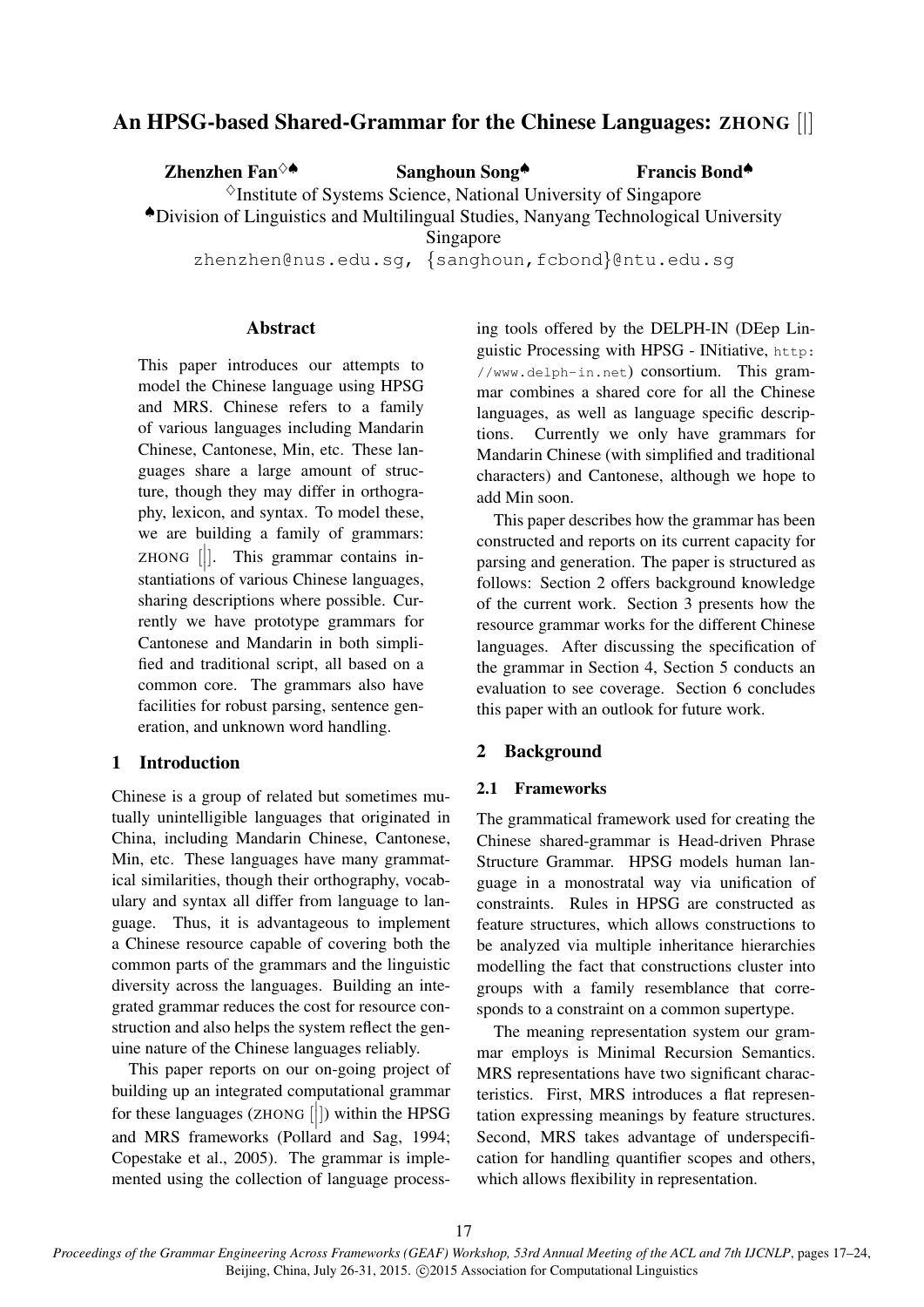## 2.2 DELPH-IN

DELPH-IN is an informal collaboration between linguists and computer scientists adopting HPSG and MRS. DELPH-IN employs a shared format for grammatical representation based on type feature structures. The repository DELPH-IN readily provides consists of open-source tools, computational grammars, and language resources.

The tools include grammar development environment (LKB (Copestake, 2002)), efficient parsers/generators for language processing (PET (Callmeier, 2000), ACE (http://sweaglesw. org/linguistics/ace), *agree* (Slayden, 2012)), dynamic treebanking tools ([incr tsdb()] (Oepen, 2001), ACE), machine translation engine (LOGON, ACE, *agree*), and stochastic models to select the most plausible interpretation. The collection of DELPH-IN grammars described in Type Definition Language include ERG for English (Flickinger, 2000), Jacy for Japanese (Siegel and Bender, 2002), GG for German (Crysmann, 2003), SRG for Spanish (Marimon, 2012), KRG for Korean (Kim et al., 2011), and others. The language resources contain test sets parsed with DELPH-IN grammars, such as the Redwoods Treebank in English (Oepen et al., 2004) and the Hinoki Treebank in Japanese (Bond et al., 2006), and a set of transfer rules (e.g. JaEn, (Bond et al., 2011)).

#### 2.3 Previous Work on Chinese HPSG

#### 2.3.1 Early Work

Early work on Chinese HPSG can be traced back to the 1990s, typically focusing on pure linguistic analysis of specific phenomena in Mandarin Chinese, such as the Chinese reflexive *ziji* (Xue et al., 1994), complement structure (Xue and McFetridge, 1996), and Chinese NPs (Gao, 1994; Xue and McFetridge, 1995; Ng, 1997).

Efforts towards a more comprehensive analysis of Mandarin Chinese in the framework of HPSG are documented in two PhD theses. The analysis in Gao (2000) covers topic sentences, valence alternations (including BA, ZAI, and other constructions), hierarchical argument structures, locative phrases, phrase structures, and resultative structures. The work of Li (2001) focuses more on the definition of word in Chinese for the problem of ambiguity in word segmentation, as well as two borderline problems between compounding/morphology and syntax - separable verbs and Chinese derivation and affixes.

#### 2.3.2 Computational Grammars

In more recent work, in-depth analysis continues to be conducted on specific phenomena in Chinese HPSG, like the detailed account of Serial Verb Constructions (SVC) (Müller and Lipenkova, 2009), reanalysis of BA structure (Lipenkova, 2011), valence alternations and marking structures (Lipenkova, 2013), etc. However, the trend is to extend pure linguistic analysis to implementation of the grammar as a more general computational resource. This has led to a few independently developed HPSG grammars on Mandarin Chinese with MRS as the semantic representation format: ManGO (Yang, 2007), MCG (Zhang et al., 2011), and ChinGram (Müller and Lipenkova, 2013). ChinGram was implemented in the grammar development system TRALE (Meurers et al., 2002), whereas ManGO and MCG were developed using LKB and the LinGO Grammar Matrix customization system (Bender et al., 2010). These grammars cover a wide variety of core linguistic phenomena in Mandarin Chinese, but have limited lexical coverage as they typically only provide lexical entries for the words appearing in focused testsuites. Yu et al. (2010), on the other hand, has explored a semi-automatic approach to developing a Chinese HPSG parser by proposing a skeleton design of the grammar and then learning a lexicon from an HPSG Treebank manually converted from the Penn Chinese Treebank 6.0 (Xue et al., 2005).

The foundation of our work is ManGO. Its testsuite is a Mandarin Chinese version of the MRS testsuite used by the ERG, with short example sentences covering a wide range of phenomena such as intransitive, transitive, and ditransitive verbs, BA and BEI structures, clausal subjects/objects, aspect markers, prepositional and adverbial adjuncts, possessives, classifiers, numerals and determiners for noun phrases, predicative and attributive adjectives, locative and temporal phrases, nominalization, questions, imperative clauses, coordinations, etc. Its lexicon contains 231 lexical entries for 192 unique terms in 76 lexical types.

# 3 ZHONG  $[$

The idea of letting different grammars share a common core to capture cross-linguistic generalization has been embraced by a number of projects as a more systematic approach for grammar development. The LinGO Grammar Matrix system (Bender et al., 2010) expedites the development of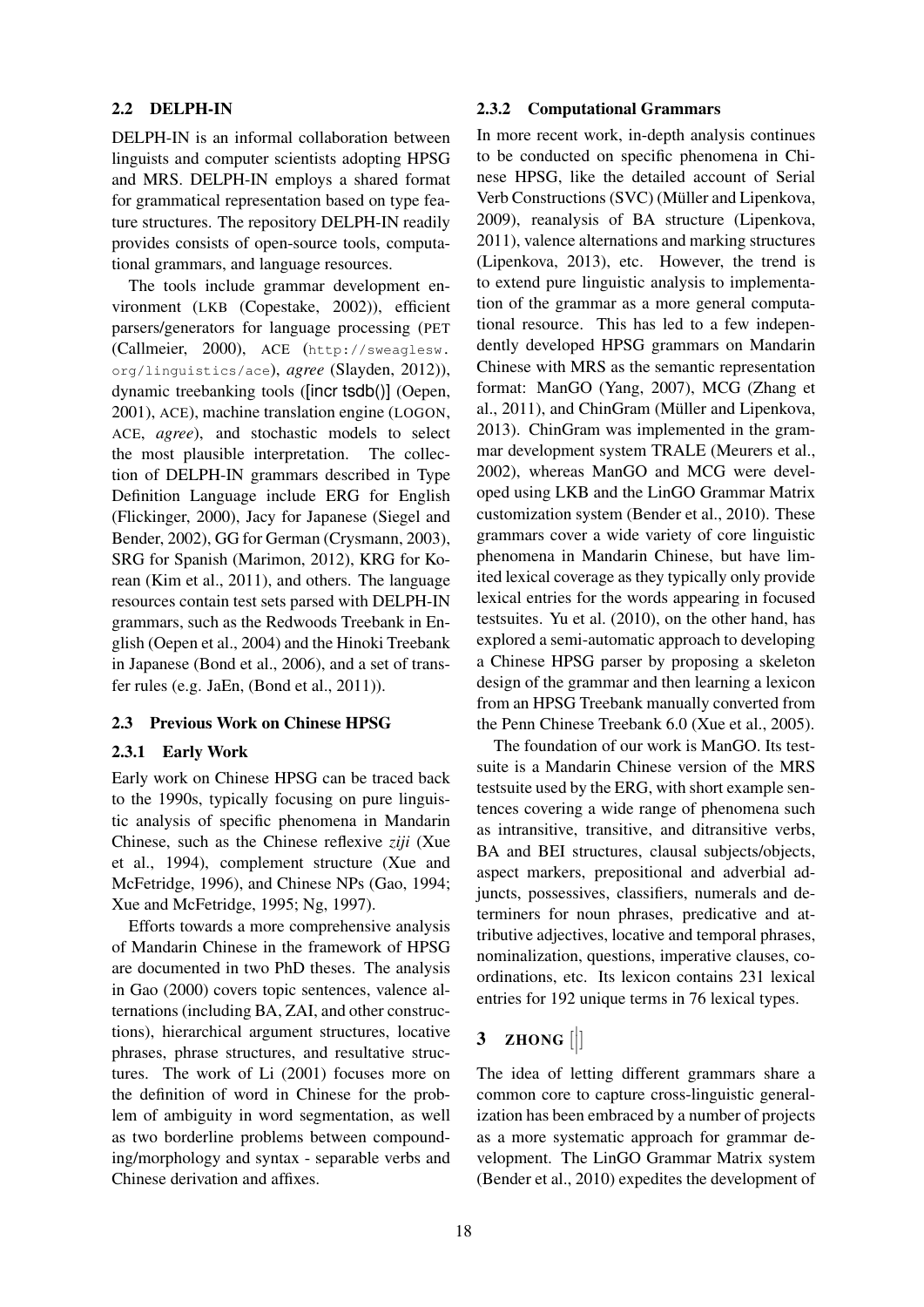complex grammars through grammar customization by providing a static core grammar that handles basic phrase types, semantic compositionality and general infrastructure. It also provides libraries for cross-linguistically variable phenomena, so that analyses of these can be dynamically generated as code based on user-configured parameters. The generated grammar is then extended usually manually by a grammar engineer. Core-Gram (Müller,  $2013$ ) is motivated by a similar assumption that grammars sharing certain properties can be grouped into classes and thus share common files. Fokkens et al. (2012) proposes CLIMB (Comparative Libraries of Implementations with Matrix Basis), a methodology closely related to the LinGO Grammar Matrix. While still sharing implementation across different languages, the emphasis of CLIMB is facilitating the exploration and comparison of implementations of different analyses for the same phenomenon.

There's also existing work sharing a common core grammar among languages within a language family. Avgustinova and Zhang (2009) builds a common Slavic core grammar (SlaviCore) shared by a closed set of languages in the Slavic language family. They further extended their work into SlaviCLIMB (Fokkens and Avgustinova, 2013), a dynamic grammar engineering component based on the CLIMB methodology, to capture language specific variations and facilitate grammar development for individual Slavic languages.

Extending the grammar development beyond Mandarin Chinese, ZHONG [ ] aims to provide a shared-grammar for Chinese and model various varieties of Chinese in a single hierarchy. The different Chinese grammars share some elements, such as basic word order, and separate other elements, such as lexemes and specific grammar rules (e.g., classifier constructions).

All grammars inherit from three common cores, viz. zhong.tdl, zhong-lextypyes.tdl, and zhong-letypes.tdl. Building upon the common constraints. Mandarin and Cantonese inherit from cmn.tdl and yue.tdl, respectively. The distinctions between Mandarin and Cantonese captured so far include the expression of definiteness, classifiers, sentence final particles, aspect hierarchy, and some vocabulary. The Mandarin Chinese grammars are further divided into zhs and zht depending on whether the set of strings consists of simplified characters or traditional characters. These two further inherit from zhs.tdl and zht.tdl, respectively. The official webpage of ZHONG  $[$ ], with demo and test results, is http://moin.delph-in.net/ZhongTop, and the entire data set can be freely downloaded from https://github.com/delph-in/zhong.

The size of the current grammar is presented in Table 1. ManGO, which ZHONG  $\left|\right|$  stems from, was created using the LinGO Grammar Matrix customization system. Hence, there are many fundamental types shared with the Grammar Matrix's core (matrix.tdl).

Table 1: Size of grammar

| items<br>zhs<br>zht yue<br>common cmn<br>383<br>1.017<br>21<br>types<br>phrase rules<br>79<br>lexical rules<br>69<br>89<br>lex-entry types<br>lexicon<br>43,067 17,470 903<br>testsuites |  |  |  |
|------------------------------------------------------------------------------------------------------------------------------------------------------------------------------------------|--|--|--|
|                                                                                                                                                                                          |  |  |  |
|                                                                                                                                                                                          |  |  |  |
|                                                                                                                                                                                          |  |  |  |
|                                                                                                                                                                                          |  |  |  |
|                                                                                                                                                                                          |  |  |  |
|                                                                                                                                                                                          |  |  |  |
|                                                                                                                                                                                          |  |  |  |

## 4 Components

## 4.1 Preprocessing and Postprocessing

 $ZHONG$  [ $||$ ] includes an unknown word handling module based on the chart-mapping technique of Adolphs et al. (2008). We have built a pipeline for converting raw text into a segmented POS-based lattice for input to the parser. The preprocessing stage for handling unknown words runs with the Stanford tools including the Chinese word segmenter (Tseng et al., 2005) and the Chinese Part-Of-Speech tagger (Toutanova et al., 2003). There are multiple different standards for segmenting the input string in Chinese, viz. Chinese Penn Treebank and Peking University. Between them, we are using the former because our fundamental development corpus NTU-MC (Tan and Bond, 2012) was segmented using that standard. We implemented a wrapper to run these tools in the pipeline using NLTK (Bird, 2006). In addition, the pre-processor includes some generic lexical entry rules for handling particular string patterns, such as numbers, dates, currency, emails, urls, etc. These lattice-based mapping rules work with a set of regular expressions. Building upon these two facilities, many lexical items not registered in the dictionary can be automatically identified and efficiently processed.

For postprocessing, we implemented a monolingual transfer grammar for paraphrasing simplified Mandarin Chinese, viz. ZsZs. This converts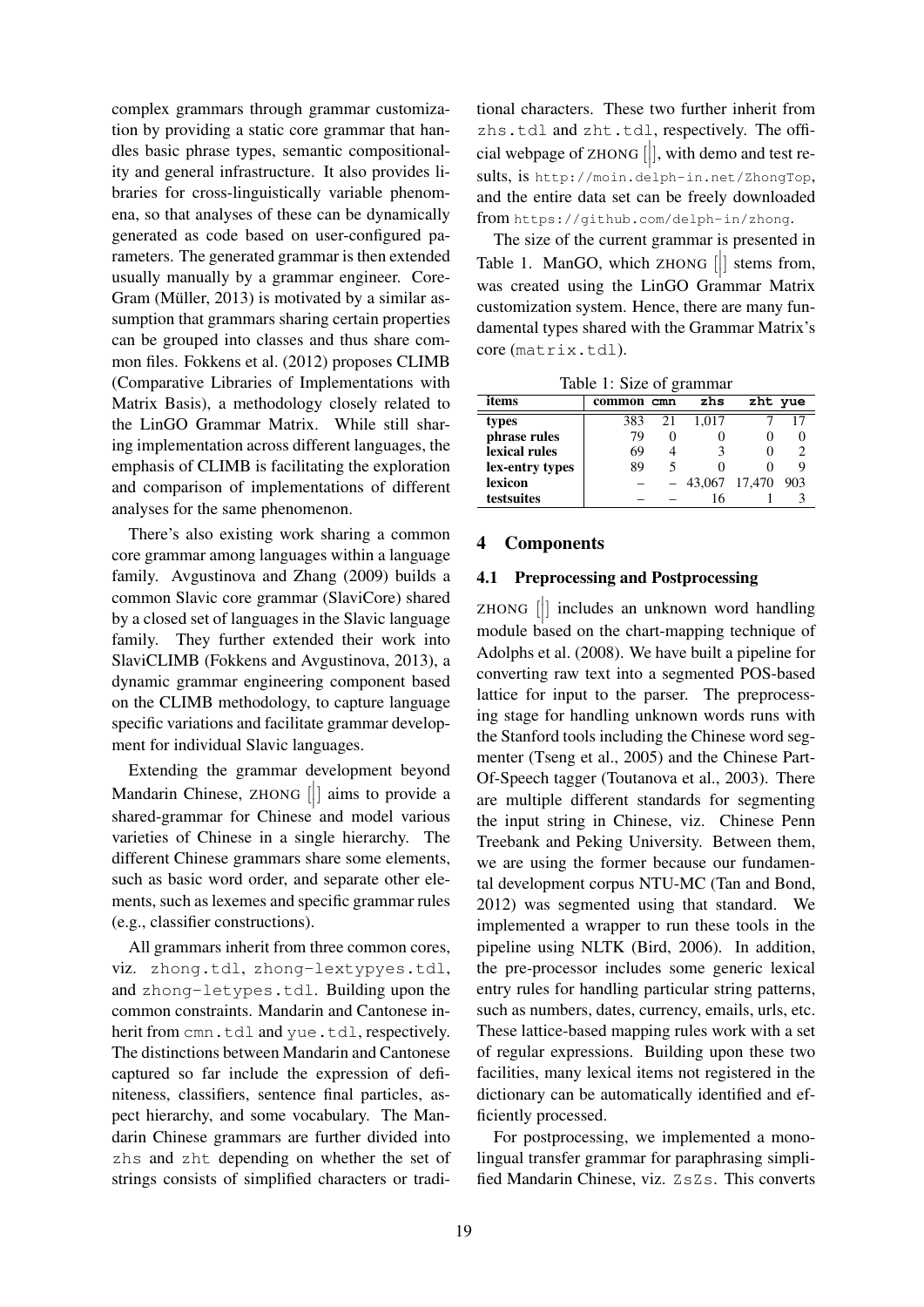MRS outputs in the parse results into more generic or more specific ones. Currently, this postprocessor works for generating intensifying constructions and classifier constructions.

## 4.2 Lexical Acquisition

As ManGO's lexicon was small, our first task was to expand the lexical coverage of Zhong quickly. Our approach is to semi-automatically learn lexical entries from annotated corpora, starting from the sample of Sinica Treebank (sinica, Huang et al. (2000)) distributed with NLTK package and the Penn Chinese Treebank (pctb, Xue et al. (2005)) for Mandarin Chinese. Our main source at the beginning was sinica as it has a comprehensive set of POS tags, especially for verb subcategorization. Its POS tags were manually mapped to Zhong's lexical types after careful study. Lexical entries for the mapped types were then created automatically. The tags from pctb are more coarse. We acquire words for the lexical types we are interested in by matching specific tree patterns against the treebank. The work is still ongoing.

As Zhong is used for both parsing and generation, we also try to learn additional information for the lexical entries, which is often required to constrain the grammar from generating unwanted sentences. For example, a list of classifiers (CL) can be readily learned from sinica and pctb. However, since in Mandarin Chinese there is a selective association between the sortal classifiers and the nouns, this association needs to be modeled so that during generation, a correct classifier can be selected for a certain noun. Our solution is to automatically build a frequency-based dictionary of noun-CL pairs, by extracting frequency information from a very large corpus. The corpus we used includes the latest dump of the Chinese Wikipedia, the second version of Chinese Gigaword (Graff et al., 2005), and the UM-Corpus (Tian et al., 2014). This data was cleaned, sentence delimited and converted to simplified Chinese script. It was further preprocessed using the Stanford Segmentor and POS tagger. Using very restrictive POS patterns, CL-noun pairs are extracted and filtered against a list of 204 sortal-CLs provided by Huang (Huang et al., 1997). They are then added into a lemma-based dictionary together with their frequency information. This lemma-based dictionary is further expanded into concept-based dictionary by mapping the lemmas to the concepts

in the Chinese Open Wordnet (Wang and Bond, 2013). The frequency information and possible CLs for matched senses are propagated to upper level through the union of CLs and respective sum of frequencies. Generation test on a set of heldout data reports a human validated performance of 88% on generation of classifiers using the conceptbased dictionary and 80% using the lemma-based dictionary, whereas a baseline approach, taking 个 *ge* as the CL for every entry, gives 44.7%.

## 4.3 Configuration

ZHONG  $\left|\right|$  has been built up following the premise "parsing robustly and generating strictly" (Bond et al., 2008). This means that even a rather infelicitous sentence should be parsed, but the infelicitous sentence should be filtered out in generation. This different approach to parsing and generation can be facilitated using different configurations for compiling grammars. First, ZHONG  $\begin{bmatrix} \end{bmatrix}$  includes a flag feature [STYLE *style*] for marking the felicity of particular lexical items and constructions, whose subtypes are *strict*, *robust*, *unproductive*, etc. Second, there are different types of roots: namely, roots.tdl, roots-robust.tdl, and roots-strict.tdl. The first one works for ordinary parsing and generation, the second one works with bridging rules to fill out the chasm between constructions, and the third one is particularly used for generation with the [STYLE *strict*] flag. Third, there are different scripts to load and compile the grammars within LKB and ACE, such as config.tdl, config-robust.tdl, and config-strict.tdl. The last one includes the list of items and rules that should be ignored in generation (generation.ignore).

For example, 去 着 'go DUR' may not sound good to Chinese native speakers, because the verb 去 tends not to co-occur with the durative aspect. Our grammar provides a parse tree for the sentence with a flag [STYLE *robust*] but does not generate such a sentence. To take another example, the punctuation markers are optionally treated in the ordinary and robust processing but obligatorily appear in the generation output produced by the grammar compiled by config-strict.tdl.

## 4.4 Grammar Enhancement

We have been enhancing the grammar with the objective to achieve coherent and consistent semantics constrained by syntax. Using the sentences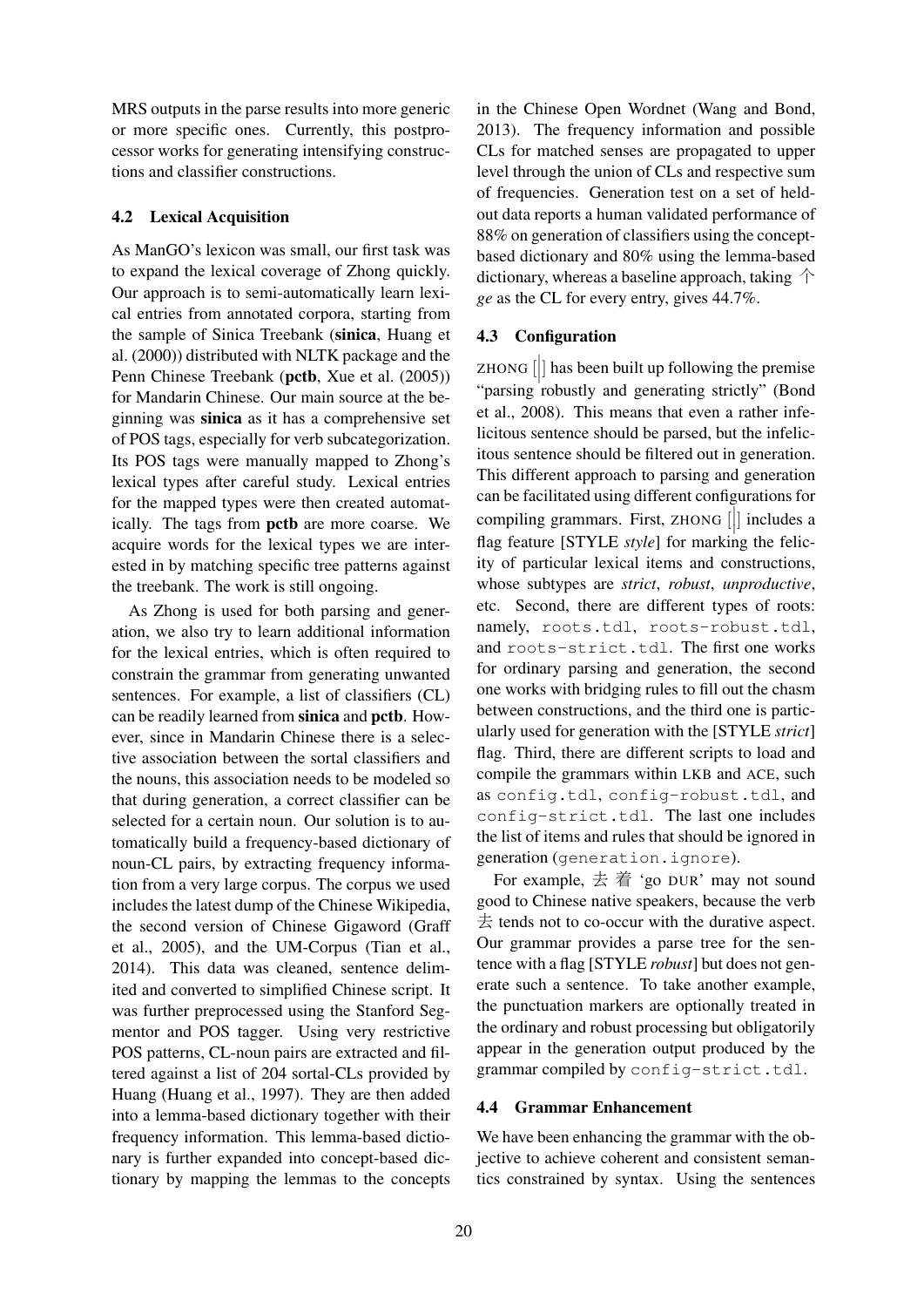|             | what we improved   | Table 2: Grammar enhancement<br>what we added | what we plan to do    |  |
|-------------|--------------------|-----------------------------------------------|-----------------------|--|
| grammar     | topic-comment      | reduplication                                 | relative clauses      |  |
|             | clefts             | VV compounds                                  | nominalization        |  |
|             | BA and BEI         | A-not-A questions                             | serial verbs          |  |
|             | NP structures      | particles                                     | conjunctions          |  |
|             | classifiers        | fragments                                     |                       |  |
|             | argument structure | interjections                                 |                       |  |
|             | adpositions        | honorification                                |                       |  |
| engineering | generation         | unknown word handling                         | Wordnet incorporation |  |
|             |                    | bridging rules                                | transfer rules        |  |
|             |                    | test modules<br>machine translation           |                       |  |
|             |                    | full-forest treebanking                       |                       |  |

from the MRS testsuite, and supplemented by sentences collected from relevant literature and real corpus, we have improved the grammar on its handling of the known structures in the MRS testsuite, such as BA and BEI structures, NP structures, argument structures, classifiers, etc. At the same time, we have also created analyses to cover linguistically interesting phenomena new to the MRS testsuite, including reduplication of adjectives, resultative VV compounds, A-not-A questions, as well as the handling of particles, interjections, and fragments. Our work is summarized in Table  $2<sup>1</sup>$ 

## 4.5 Full-forest Treebanking

Using the simplified Mandarin Chinese grammar constructed thus far, we annotated two data sets by means of the full-forest treebanking tool (Packard, 2015). The data sets include the MRS Matrix testsuite in simplified Mandarin Chinese (http:// moin.delph-in.net/MatrixMrsTestSuite) and the first 101 sentences in a novel (斑点带子 案, *The Adventure of the Speckled Band* written by Arthur Conan Doyle, translated into Mandarin Chinese). The first set is a standard testsuite used in DELPH-In for testing grammars' coverage of simple semantic phenomena. Of the 107 sentences, 102 can be parsed with the current grammar. Of these, 14 outputs were rejected in the annotation because no parse tree licenses the desired semantics. The second test suite was chosen because there exists a comparable annotated corpus written in four other languages (English, Spanish, Russian, and Korean) (Song, 2014). Because this is a running text consisting of longer sentences, the parse coverage is still poor: 12 out of 101. Of these 12, 8 were rejected for inadequate semantics. Annotating this running text, we learned that

<sup>1</sup>The implementation of each grammatical phenomenon provided in Table 2 will be separately discussed in a series of upcoming papers.

the current grammar does not properly process relative clauses and serial verb constructions. These two phenomena are at the top of our agenda for grammar improvement.

#### 5 Evaluation

We measured the coverage of the current grammar focusing on simplified Mandarin Chinese (abbreviated to zhs). We have two groups of test suites. First, we use three linguistic phenomena-based testsuites: the testsuite constructed at Free University of Berlin (fu-berlin, Müller and Lipenkova (2013)), the testsuite of the Mandarin Chinese Grammar (mcg-wxl, Zhang et al. (2011)), and the JEC basic sentences (jec, Kawahara and Kurohashi (2006)). Second, we use naturally occurring texts in order to check the computational feasibility of the current implementation. The corpora we used include the NTU-MC (ntumc, Tan and Bond (2012)), the Penn Chinese Treebank (pctb, Xue et al. (2005)), and the Sinica Treebank (sinica, Huang et al. (2000)). We used the entire NTU-MC (7,460 sentences) and extracted the first 5,000 sentences from the other two corpora. The tools for running tests are pyDelphin (https: //github.com/goodmami/pydelphin) and gTest (https://github.com/goodmami/gtest). The result of coverage testing is provided in Table 3.

The numbers in parenthesis stand for the coverage of ungrammatical sentences. Note that only the first two include ungrammatical items. Since ungrammatical sentences had better be rejected, the smaller number means the better performance for those items. All the numbers in parenthesis are smaller than 5%, which shows that our grammar does not overgenerate very much.

When unknown word handling (**unk**) is facilitated, our current grammar provides relatively satisfactory results, as indicated in the third column.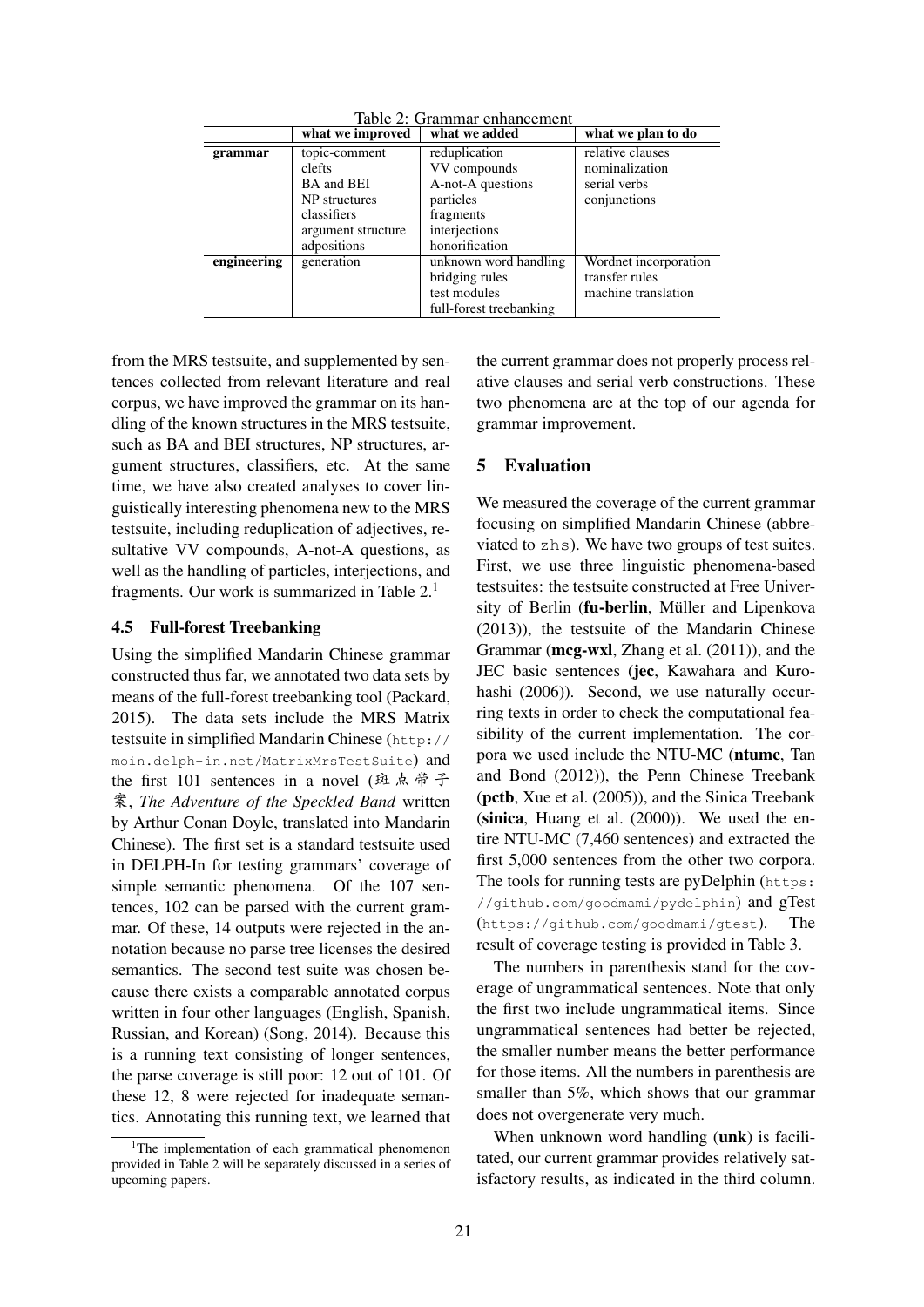Table 3: Coverage of simplified Mandarin (%)

| testsuite | plain        | unk          | br           | $unk+br$     | gen   | end-to-end-success |
|-----------|--------------|--------------|--------------|--------------|-------|--------------------|
| fu-berlin | 22.22(3.11)  | 80.25 (3.12) | 22.22 (4.89) | 97.53 (4.97) | 90.91 | 20.20              |
| mcg-wxl   | 57.28 (3.80) | 66.3 (3.78)  | 82.44 (5.00) | 99.37 (5.00) | 92.94 | 53.24              |
| jec       | 13.33        | 41.16        | 27.04        | 79.34        | 90.10 | 12.01              |
| ntume     | 3.47         | 15.58        | 10.54        | 47.82        | 70.54 | 2.45               |
| pctb      | 0.84         | 7.10         | 10.18        | 43.70        | 42.86 | 0.36               |
| sinica    | 3.88         | 40.36        | 6.52         | 65.00        | 80.41 | 3.12               |

However, the parsing coverage is still low when a running text is chosen for testing. Particularly, when it comes to the **pctb** testsuite, the coverage is only about 7%. There are two main reasons. First, the sentences in the pctb testsuite are much longer than those in the other testsuites. Second, our current grammar has not fully modeled relative clauses and serial verbs in Chinese, but the pctb testsuite includes many sentences containing such constructions. Thus, our immediate goal in grammar construction is to implement the constructions (see Table 2). When the sinica testsuite is used, the coverage is relatively high (40.36%). This is mainly because our lexical acquisition is mostly based on the corpus.

Using bridging rules (br) aims to facilitate robust parsing, which serves to minimize additional parsing costs (time and space) and maximize compatibility with existing platforms and tools. Since a set of bridging rules allows any two signs to combine into a phrase, the combination of unknown word handling and bridging rules (unk+br) provides the highest coverage, as indicated in the fifth column of Table 3. This implies that the unk+br mode enables our grammar to be used for training of statistical models and run-time applications in future work.

The generation coverage (gen) is calculated as follows: If a sentence is parsed, the MRS representation of the parse result is chosen as the input source for generation. Because the generation does not work with unknown word handling within the present infrastructure, the input source comes from the parse result of plain. If the generation process successfully produces one or more surface forms at the end, the generation coverage grows up. Notice that the generation coverage is not necessarily 100%, because the memory space for generation is limited (2GB in the current evaluation). The held-out testsuites result in more than 90% generation coverage, and the testsuites consisting of naturally occurring texts result in more than 70% except the pctb testsuite. We believe

that these measures are good for such a young grammar, although several challenging points remain. Finally, the end-to-end-success coverage from parsing to generation is measured by multiplying the values in the second column (plain) and the sixth column (gen).

## 6 Outlook

We will continue to enhance  $ZHONG$   $[$  $]$  to handle the linguistic phenomena needed to parse our corpora (particularly, NTU-MC). Some of the tasks on the immediate agenda are: relative clauses, variations of nominalization, serial verb construction, conjunctions, other forms of verbal compounds, and more reduplication patterns. Lexical acquisition for zht and yue will also be performed to expand their lexical coverage.

We will also treebank other corpora, both as feedback to the grammarians and as a source of information on the distribution of phenomena (essential to training parse ranking models). As coverage increases we will exploit ZHONG  $[$ and other DELPH-IN grammars to build machine translation systems to and from Chinese.

#### Acknowledgments

We would like to express special thanks to Justin Chunlei Yang and Dan Flickinger for their enormous work on ManGO, which our current grammar is based on. In addition, we received much inspiration from Yi Zhang and Rui Wang and their Mandarin Chinese Grammar. We are grateful to Michael Wayne Goodman, Luis Mortado da Costa, Bo Chen, Joanna Sio Ut Seong, Shan Wang, František Kratochvíl, Huizhen Wang, Wenjie Wang, Giulia Bonansinga, David Moeljadi, Tuấn Anh Lê, Woodley Packard, Leslie Lee, and Jong-Bok Kim for their help and comments. Valuable comments from four anonymous reviewers are also much appreciated. Of course, we are solely responsible for all the remaining errors and infelicities. This research was supported in part by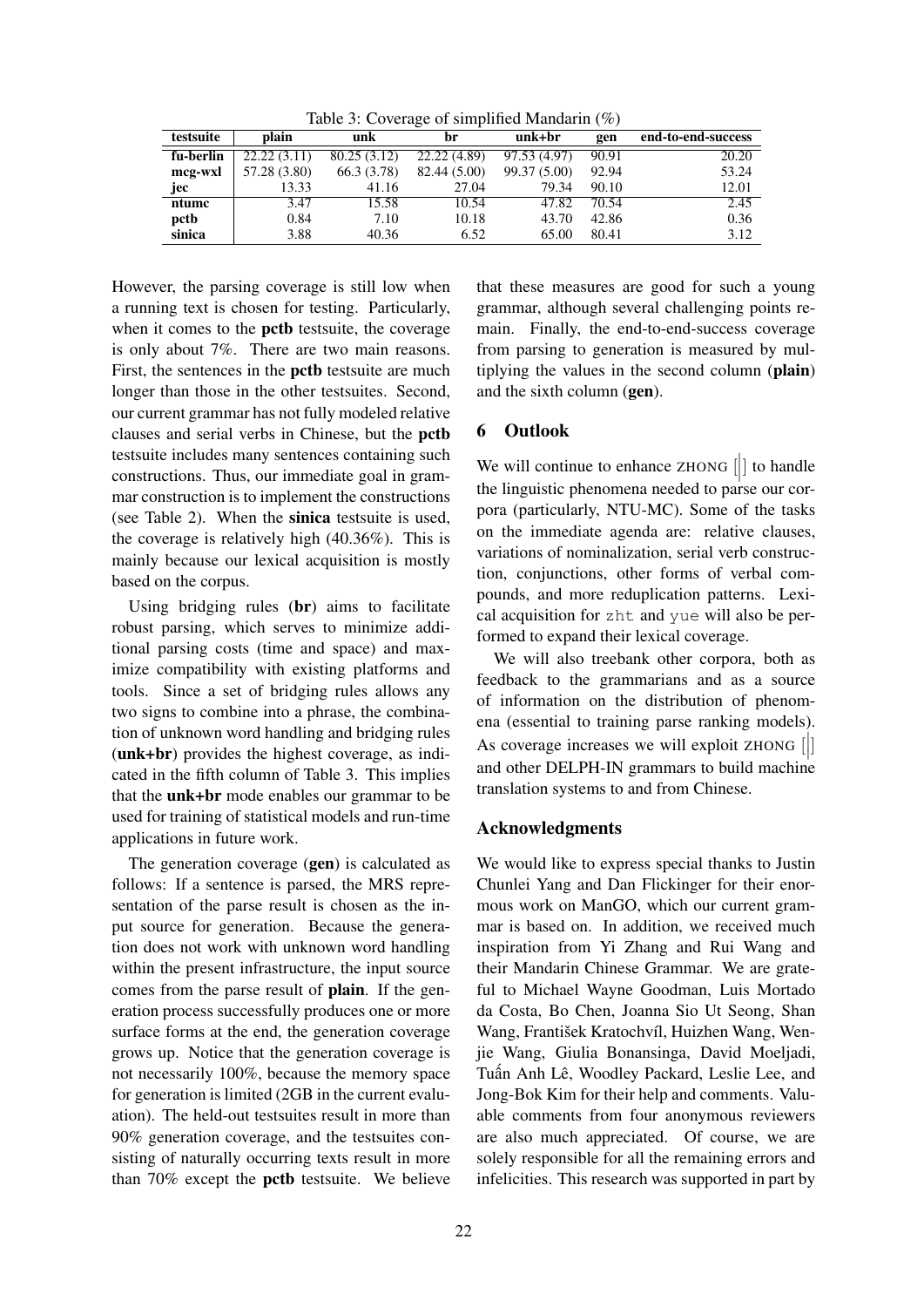the MOE Tier 2 grant *That's what you meant: a Rich Representation for Manipulation of Meaning* (MOE ARC41/13).

#### References

- Peter Adolphs, Stephan Oepen, Ulrich Callmeier, Berthold Crysmann, Dan Flickinger, and Bernd Kiefer. 2008. Some Fine Points of Hybrid Natural Language Parsing. In Nicoletta Calzolari (Conference Chair), Khalid Choukri, Bente Maegaard, Joseph Mariani, Jan Odijk, Stelios Piperidis, and Daniel Tapias, editors, *Proceedings of the Sixth International Language Resources and Evaluation*, pages 1380–1387, Marrakech, Morocco.
- Tania Avgustinova and Yi Zhang. 2009. Parallel Grammar Engineering for Slavic Languages. In *Workshop on Grammar Engineering Across Frameworks at the ACL/IJCNLP*.
- Emily M. Bender, Scott Drellishak, Antske Fokkens, Laurie Poulson, and Safiyyah Saleem. 2010. Grammar Customization. *Research on Language & Computation*, 8(1):23–72.
- Steven Bird. 2006. NLTK: the Natural Language Toolkit. In *Proceedings of the COLING/ACL on Interactive presentation sessions*, pages 69–72.
- Francis Bond, Sanae Fujita, and Takaaki Tanaka. 2006. The Hinoki Syntactic and Semantic Treebank of Japanese. *Language Resources and Evaluation*, 40(3–4):253–261.
- Francis Bond, Eric Nichols, Darren Scott Appling, and Michael Paul. 2008. Improving Statistical Machine Translation by Paraphrasing the Training Data. In *Proceedings of the International Workshop on Spoken Language Translation*, pages 150–157, Hawaii.
- Francis Bond, Stephan Oepen, Eric Nichols, Dan Flickinger, Erik Velldal, and Petter Haugereid. 2011. Deep Open-Source Machine Translation. *Machine Translation*, 25(2):87–105.
- Ulrich Callmeier. 2000. PET a Platform for Experimentation with Efficient HPSG Processing Techniques. *Natural Language Engineering*, 6(1):99– 107.
- Ann Copestake, Dan Flickinger, Carl Pollard, and Ivan A. Sag. 2005. Minimal Recursion Semantics: An Introduction. *Research on Language & Computation*, 3(4):281–332.
- Ann Copestake. 2002. *Implementing Typed Feature Structure Grammars*. CSLI Publications, Stanford, CA.
- Berthold Crysmann. 2003. On the Efficient Implementation of German Verb Placement in HPSG. In *Proceedings of RANLP 2003*, pages 112–116, Borovets, Bulgaria.
- Dan Flickinger. 2000. On Building a More Efficient Grammar by Exploiting Types. *Natural Language Engineering*, 6(1):15–28.
- Antske Fokkens and Tania Avgustinova. 2013. SlaviCLIMB: Combining Expertise for Slavic Grammar Development using a Metagrammar. In *Workshop on High-level Methodologies for Grammar Engineering*, pages 87–92.
- Antske Fokkens, Tania Avgustinova, and Yi Zhang. 2012. CLIMB Grammars: Three Projects using Metagrammar Engineering. In *Proceedings of the Eight International Conference on Language Resources and Evaluation*, pages 1672–1679, Istanbul.
- Qian Gao. 1994. Chinese NP Structure. *Linguistics*, 32:475–510.
- Qian Gao. 2000. *Argument Structure, HPSG, and Chinese grammar*. Ph.D. thesis, Ohio State University.
- David Graff, Ke Chen, Junbo Kong, and Kazuaki Maeda. 2005. *Chinese Gigaword Second Edition LDC2005T14*. Web Download. Linguistic Data Consortium.
- Chu-Ren Huang, Keh-Jiann Chen, and Ching-Hsiung Lai, editors. 1997. *Mandarin Daily Dictionary of Chinese Classifiers*. Mandarin Daily Press, Taipei.
- Chu-Ren Huang, Feng-Yi Chen, Keh-Jiann Chen, Zhao-ming Gao, and Kuang-Yu Chen. 2000. Sinica Treebank: Design Criteria, Annotation Guidelines, and On-line Interface. In *Proceedings of the Second Workshop on Chinese Language Processing*, pages 29–37, Hong Kong.
- Daisuke Kawahara and Sadao Kurohashi. 2006. Case Frame Compilation from the Web using High-Performance Computing. In *Proceedings of the 5th International Conference on Language Resources and Evaluation*, pages 1344–1347, Genoa.
- Jong-Bok Kim, Jaehyung Yang, Sanghoun Song, and Francis Bond. 2011. Deep Processing of Korean and the Development of the Korean Resource Grammar. *Linguistic Research*, 28(3):635–672.
- Wei Li. 2001. *The Morpho-Syntactic Interface in a Chinese Phrase Structure*. Ph.D. thesis, Simon Fraser University.
- Janna Lipenkova. 2011. Reanalysis of Obligatory Modifiers as Complements in the Chinese *ba*-Construction. In *Proceedings of the 18th International Head-driven Phrase Structure Grammar Conference, Stanford: CSLI Publications*.
- Janna Lipenkova. 2013. Valence Alternations and Marking Structures in a HPSG Grammar for Mandarin Chinese. In *Sixth International Joint Conference on Natural Language Processing*, pages 27–35.
- Montserrat Marimon. 2012. The Spanish DELPH-IN Grammar. *Language Resources and Evaluation*, 47(2):371–397.